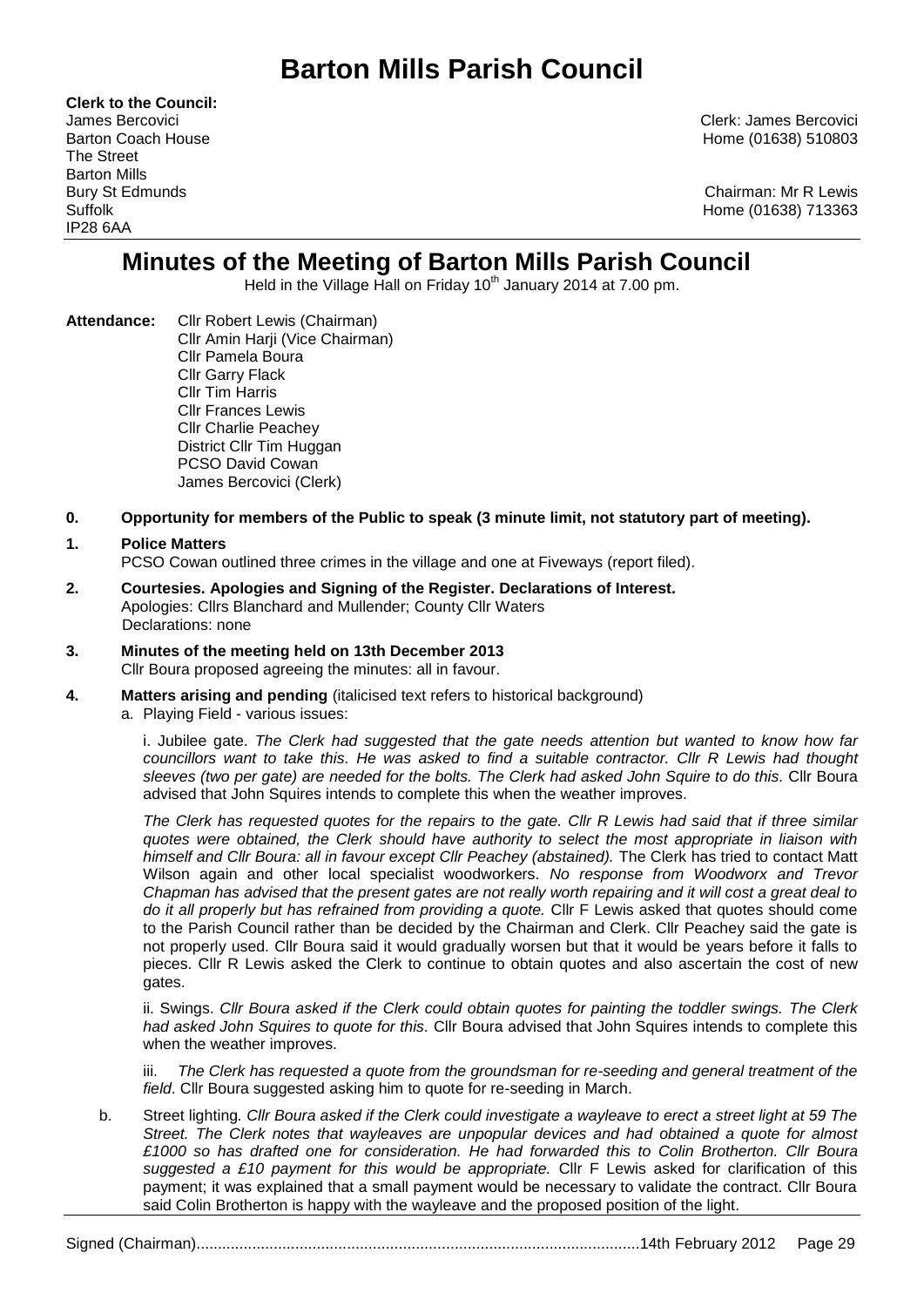Cllr Boura proposes to make recommendations for street light upgrades for the forthcoming year. She said that, if the new budget is approved, there will be money for three new lights including the one outside 59 The Street. She recommended two others: outside Walnut Tree Farm and either the Street at the end of Church Meadow or Mildenhall Road near the car park entrance. She suggested that, if the position of this light is seven metres from its current position, it would light up the car park better from that end and thought, as such, that this was the better choice. Councillors agreed. Cllr R Lewis asked her to obtain quotes for the three lights. She said she would also make enquiries about the removal of the redundant light on Worlington Road.

- c. Litter on field *- Cllr Boura said that the field was still being littered during football matches and that the 5 aside goals were not being moved regularly. The Clerk said he would raise this with the football club.* The club secretary is adamant that both teams clear up after matches and invites councillors to inspect the field around 4.30pm on match days. He adds that there are no home games until 25th January so any litter in the meantime is unconnected with the football teams. He believes the problem stems from users of the 5-aside goals which have attracted many more people including a large proportion (he estimates 60%) from outside the village. He is unable to ask users of the goals to move them as he does not know who is using them. Cllr Boura said the football club has an interest in moving goals to maintain the field and has the manpower to do this.
- d. 30mph bin stickers At the December meeting Cllr Boura proposed buying 250 at a cost of £135: all in favour. However, the Clerk subsequently discussed this with the Finance Committee and it was agreed to increase this to 500 for £210. Cllr Harji asked which houses would receive the stickers; Cllr R Lewis said not Church Meadow etc. Cllr Boura said it should be just the through roads. Cllr Peachey thought something should be put in the Barton Miller about this. Cllr F Lewis thought the Clerk should draft a letter to explain the purpose and use of the stickers to householders. Cllr R Lewis asked the Clerk to bring a map of the village to the next meeting.

Cllr Waters had advised that he had a 'Quality of Life' budget which could help towards the cost of a flashing speed sign. He said he would investigate this.

- e. Playing Field requests the Preservation Trust requests booking of the field for the weekend of June 7th and 8th 2014 for its Scarecrow Festival. Cllr F Lewis declared an interest in this item. Cllr Boura proposed agreeing the booking: all in favour.
- f. Litter pickers Cllr F Lewis advised that she is investigating prices which look to be around £10 each.
- g. Barton Miller cover Cllr Boura said she had been asked to raise the subject by Joy Willis who would prefer to return to a black and white cover. There was also a question mark over who is to design the cover as Neil Horne has retired from this. Cllr F Lewis said there are generally no problems with the colour cover; Cllr R Lewis said that any problems did not emanate from the Parish Council. Cllr Peachey asked how much the colour cover cost; the Clerk explained that the back cover should cost £100 but this was offset by the cost of printing so the net cost to the community is around £700 per year. Cllr Huggan suggested the church could apply to his locality budget for a colour laser printer. Cllr Harris suggested that if the colour cover is a problem for the Barton Miller team, the Parish Council could produce a flier. Cllr R Lewis wanted to see how things work with a different designer and suggested the church applies for a locality grant.

### **5. Reports from the District Councillor**

Filed with the minutes. The Clerk was asked to check the timetable for the Local Plan update with FHDC planning.

### **6. Finance - Standard Payments for approval (inc. VAT)**

- a. £280.00 J Bercovici (clerk's net salary, December 2013) chq. 1271
- b. £70.00 HMRC (PAYE, December 2013) chq. 1272 (£210 = Oct-Dec 2013)
- c. £17.12 J Bercovici (clerk's expenses December 2013) chq. 1271

### **Special payments for approval (inc. VAT)**

d. £210 Smartwheelie.co.uk (payable to the Clerk) - chq. 1271

Cllr Boura proposed agreeing all payments: all in favour.

### **Finance - other**

e. Request for a donation to Mildenhall Scouts from Keri John of 36 Mildenhall Road. She has been selected to represent Suffolk in the World Scout Jamboree 2015 in Japan. She has to raise £3,300 within around 18 months so that she and people in a 3<sup>rd</sup> world country can attend. Cllr F Lewis proposed a donation of £100 to Mildenhall Scouts to help Keri John attend the Jamboree: all in favour. Chq. 1270

Signed (Chairman).......................................................................................................14th February 2012 Page 30